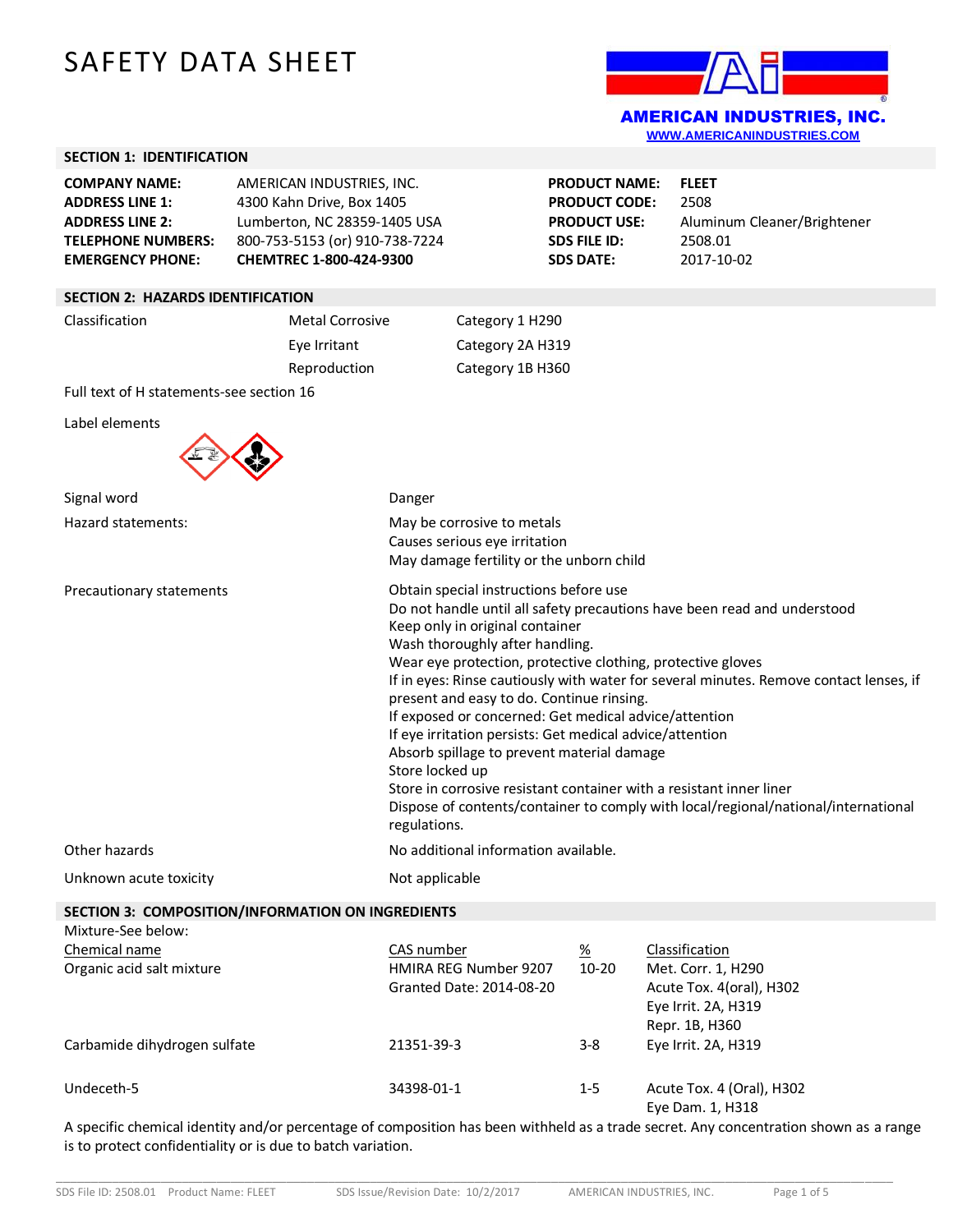| <b>SECTION 4: FIRST AID MEASURES</b>                      |                                                                                                                                                                                         |                                                                                                                                                                                                                                                                                                                                                                                             |  |
|-----------------------------------------------------------|-----------------------------------------------------------------------------------------------------------------------------------------------------------------------------------------|---------------------------------------------------------------------------------------------------------------------------------------------------------------------------------------------------------------------------------------------------------------------------------------------------------------------------------------------------------------------------------------------|--|
| General first aid                                         | If you feel unwell, seek medical advice (show the label where possible). If exposed or<br>concerned: Get medical advice/attention.                                                      |                                                                                                                                                                                                                                                                                                                                                                                             |  |
| Inhalation                                                | Remove the victim into fresh air. If you feel unwell, seek medical advice.                                                                                                              |                                                                                                                                                                                                                                                                                                                                                                                             |  |
| Skin contact                                              | Rinse skin with water/shower.                                                                                                                                                           |                                                                                                                                                                                                                                                                                                                                                                                             |  |
| Eye contact                                               | Rinse cautiously with water for 15 several minutes. Remove contact lenses, if<br>present and easy to do. Continue rinsing. If eye irritation persists: Get medical<br>advice/attention. |                                                                                                                                                                                                                                                                                                                                                                                             |  |
| Ingestion                                                 | Rinse mouth with water. Do NOT induce vomiting. Get medical advice/attention if<br>you feel unwell.                                                                                     |                                                                                                                                                                                                                                                                                                                                                                                             |  |
| Most important symptoms and effects, acute<br>and delayed | Inhalation:<br>Skin Contact:<br>Eye Contact:<br>Ingestion:                                                                                                                              | May damage fertility. May damage the unborn child.<br>None under normal use.<br>Contact during a long period may cause light irritation.<br>Causes serious eye irritation.<br>Gastrointestinal complaints.                                                                                                                                                                                  |  |
| Note to physician                                         | Treat symptomatically.                                                                                                                                                                  |                                                                                                                                                                                                                                                                                                                                                                                             |  |
| <b>SECTION 5: FIRE-FIGHTING MEASURES</b>                  |                                                                                                                                                                                         |                                                                                                                                                                                                                                                                                                                                                                                             |  |
| Suitable extinguishing media                              | All extinguishing media allowed.                                                                                                                                                        |                                                                                                                                                                                                                                                                                                                                                                                             |  |
| Reactivity                                                | temperatures about 140°F (60°C).                                                                                                                                                        | Hydrogen gas may be released upon contact with certain metals at sustained                                                                                                                                                                                                                                                                                                                  |  |
| Special firefighting procedures                           | Exercise caution when fighting any chemical fire. Use water spray or fog for cooling<br>exposed containers. Take account of environmentally hazardous firefighting water.               |                                                                                                                                                                                                                                                                                                                                                                                             |  |
| Protection during firefighting                            | protection.                                                                                                                                                                             | Do not enter fire area without proper protective equipment, including respiratory                                                                                                                                                                                                                                                                                                           |  |
| <b>SECTION 6: ACCIDENTAL RELEASE MEASURES</b>             |                                                                                                                                                                                         |                                                                                                                                                                                                                                                                                                                                                                                             |  |
| General measures                                          |                                                                                                                                                                                         | Isolate from fire, if possible, without unnecessary risk.                                                                                                                                                                                                                                                                                                                                   |  |
| Personal protective equipment                             | Gloves. Protective goggles. Protective clothing. Equip cleanup crew with proper<br>protection.                                                                                          |                                                                                                                                                                                                                                                                                                                                                                                             |  |
| Spill                                                     |                                                                                                                                                                                         | Evacuate unnecessary personnel. Avoid contact with skin, eyes and clothing.<br>Ventilate spillage area. Stop leak if safe to do so. Stop release. Ventilate area.                                                                                                                                                                                                                           |  |
| <b>Environmental precautions</b>                          |                                                                                                                                                                                         | Avoid release to the environment. Prevent entry to sewers and public waters.                                                                                                                                                                                                                                                                                                                |  |
| Methods for containment and clean up                      |                                                                                                                                                                                         | Contain released substance, pump into suitable containers. Absorb spillage to<br>prevent material damage. This material and its container must be disposed of in a<br>safe way and as per local legislation. No additional information available.                                                                                                                                           |  |
| <b>SECTION 7: HANDLING AND STORAGE</b>                    |                                                                                                                                                                                         |                                                                                                                                                                                                                                                                                                                                                                                             |  |
| Precautions for safe handling                             |                                                                                                                                                                                         | Comply with the legal requirements. Do not handle until all safety precautions have<br>been read and understood. Use personal protective equipment as required. Do not<br>eat, drink or smoke when using this product. Do not get in eyes, on skin, or on<br>clothing. Handle and open the container with care. Wash thoroughly after handling.<br>Wash contaminated clothing before reuse. |  |
| <b>Technical Measures</b>                                 |                                                                                                                                                                                         | Comply with applicable regulations.                                                                                                                                                                                                                                                                                                                                                         |  |
| Storage conditions                                        | Store in corrosive resistant container with a resistant inner liner. Keep container<br>closed when not in use.                                                                          |                                                                                                                                                                                                                                                                                                                                                                                             |  |
| Incompatible Products                                     |                                                                                                                                                                                         | Strong bases. Oxidizing agent. Reducing agents. .                                                                                                                                                                                                                                                                                                                                           |  |
| Incompatible Materials                                    | Metals                                                                                                                                                                                  |                                                                                                                                                                                                                                                                                                                                                                                             |  |
| Heat-ignition                                             | Heat sources                                                                                                                                                                            |                                                                                                                                                                                                                                                                                                                                                                                             |  |
| Storage area                                              |                                                                                                                                                                                         | Meet the legal requirements. Store in a cool area. Store in a well-ventilated place.                                                                                                                                                                                                                                                                                                        |  |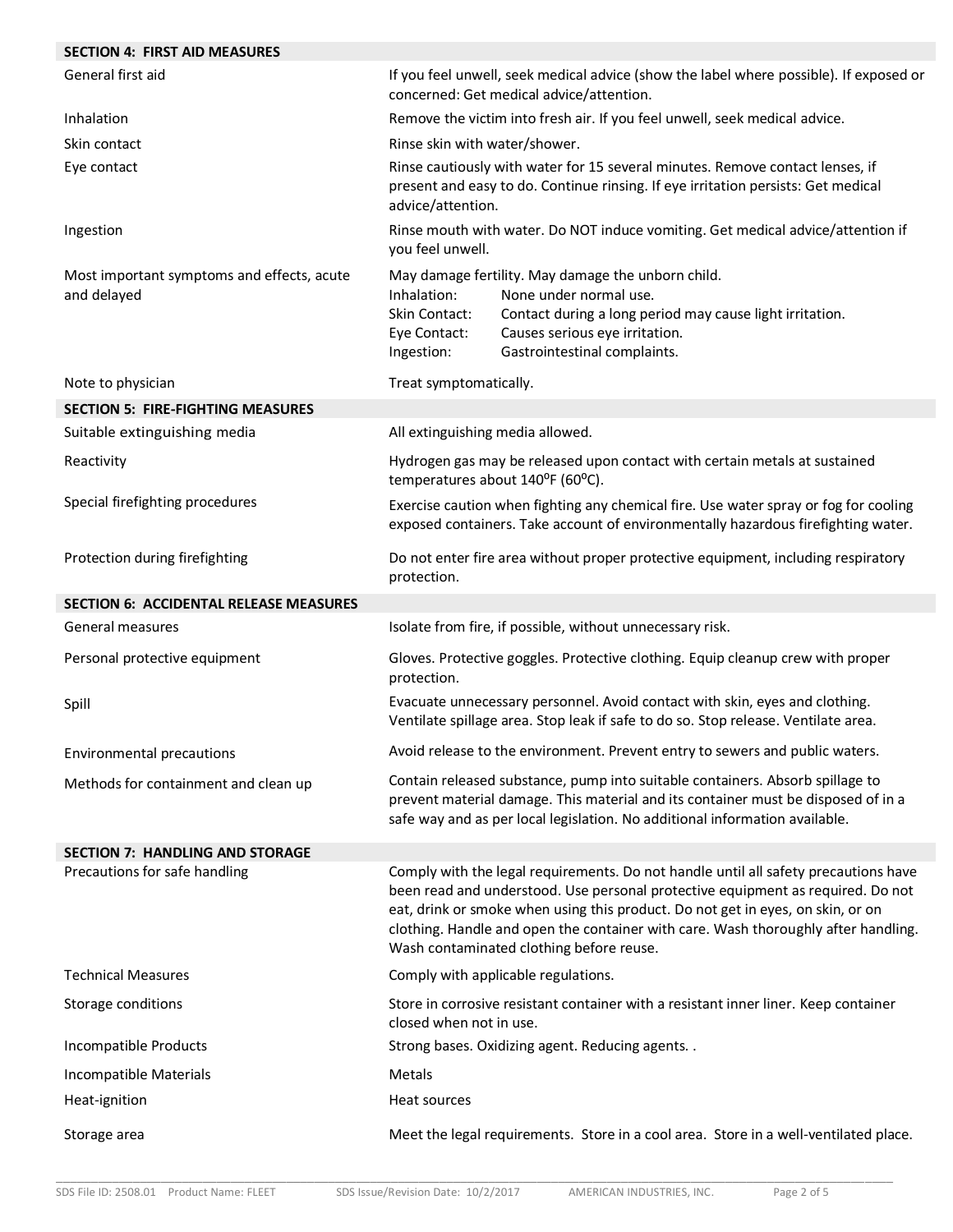Special rules on packaging metalliery on the Meet the legal requirements. Keep only in the original container.

| SECTION 8: EXPOSURE CONTROLS/PERSONAL PROTECTION |                                                                                                                                                 |
|--------------------------------------------------|-------------------------------------------------------------------------------------------------------------------------------------------------|
| Control parameters                               | No additional information available                                                                                                             |
| Personal protective equipment                    | Use appropriate personal protective equipment when risk assessment indicates this<br>is necessary. Gloves. Safety glasses. Protective clothing. |

| <b>SECTION 9: PHYSICAL AND CHEMICAL PROPERTIES</b> |                                                                                                                                                                                                       |
|----------------------------------------------------|-------------------------------------------------------------------------------------------------------------------------------------------------------------------------------------------------------|
| Appearance                                         | Clear, colorless liquid                                                                                                                                                                               |
| Odor                                               | Mild odor                                                                                                                                                                                             |
| Odor threshold                                     | No data available                                                                                                                                                                                     |
| pH                                                 | ${<}1$                                                                                                                                                                                                |
| Melting point                                      | No data available                                                                                                                                                                                     |
| <b>Boiling point</b>                               | No data available                                                                                                                                                                                     |
| <b>Freezing Point</b>                              | No data available                                                                                                                                                                                     |
| Flammability (solid, gas)                          | No data available                                                                                                                                                                                     |
| <b>Explosion limits</b>                            | No data available                                                                                                                                                                                     |
| <b>Explosive properties</b>                        | No data available                                                                                                                                                                                     |
| Oxidizing properties                               | No data available                                                                                                                                                                                     |
| Flash point                                        | >200°F (93°C) Estimated                                                                                                                                                                               |
| Relative evaporation rate (butyl acetate=1)        | No data available                                                                                                                                                                                     |
| Auto-ignition temperature                          | No data available                                                                                                                                                                                     |
| Vapor Pressure                                     | No data available                                                                                                                                                                                     |
| Relative density                                   | No data available                                                                                                                                                                                     |
| Relative vapor density at 20°C                     | No data available                                                                                                                                                                                     |
| Specific Gravity/Density                           | $1.08$ g/ml                                                                                                                                                                                           |
| Solubility in Water                                | Soluble in water.                                                                                                                                                                                     |
| Log Pow                                            | No data available                                                                                                                                                                                     |
| Log Kow                                            | No data available                                                                                                                                                                                     |
| Decomposition temperature                          | No data available                                                                                                                                                                                     |
| VOC content                                        | $< 0.5\%$ .                                                                                                                                                                                           |
| Viscosity                                          | No data available                                                                                                                                                                                     |
| Viscosity kinematic/dynamic                        | No data available                                                                                                                                                                                     |
| SECTION 10: STABILITY AND REACTIVITY               |                                                                                                                                                                                                       |
| Reactivity                                         | Hydrogen gas may be released upon contact with certain metals at sustained<br>temperatures about 140°F (60°C).                                                                                        |
| Chemical stability                                 | Metal contact may cause Hydrogen release.                                                                                                                                                             |
| Conditions to avoid                                | Open flame. Overheating.                                                                                                                                                                              |
| Incompatibility                                    | May be corrosive to metals. Do not mix with metal powders. Avoid contact with<br>oxidizers or reducing agents, alkalis, chlorates, nitrates. Contact with hypochlorites<br>will liberate toxic gases. |
| Hazardous decomposition products                   | Thermal decomposition may yield hydrofluoric acid and oxides of carbon, nitrogen,<br>chlorine and sulfur. Hydrogen gas may be released upon contact with certain metals.                              |
| Possible hazardous reactions                       | Hydrogen gas may be released upon contact with certain metals at sustained<br>temperatures about 140°F (60°C).                                                                                        |
| <b>SECTION 11: TOXICOLOGICAL INFORMATION</b>       |                                                                                                                                                                                                       |
| Acute toxicity                                     | Not classified                                                                                                                                                                                        |
| Undeceth-5 (3498-01-1)                             | LD50 oral rat<br>>1400 mg/kg                                                                                                                                                                          |
| Organic acid salt mixture (HMIRA Reg Number        | LD50 oral rate<br>678.3 mg/kg                                                                                                                                                                         |
| 9207 Granted Date: 2014-08-20)                     | LD50 dermal rat<br>2109.4 mg/kg                                                                                                                                                                       |

#### Skin corrosion/irritation Not classified pH <1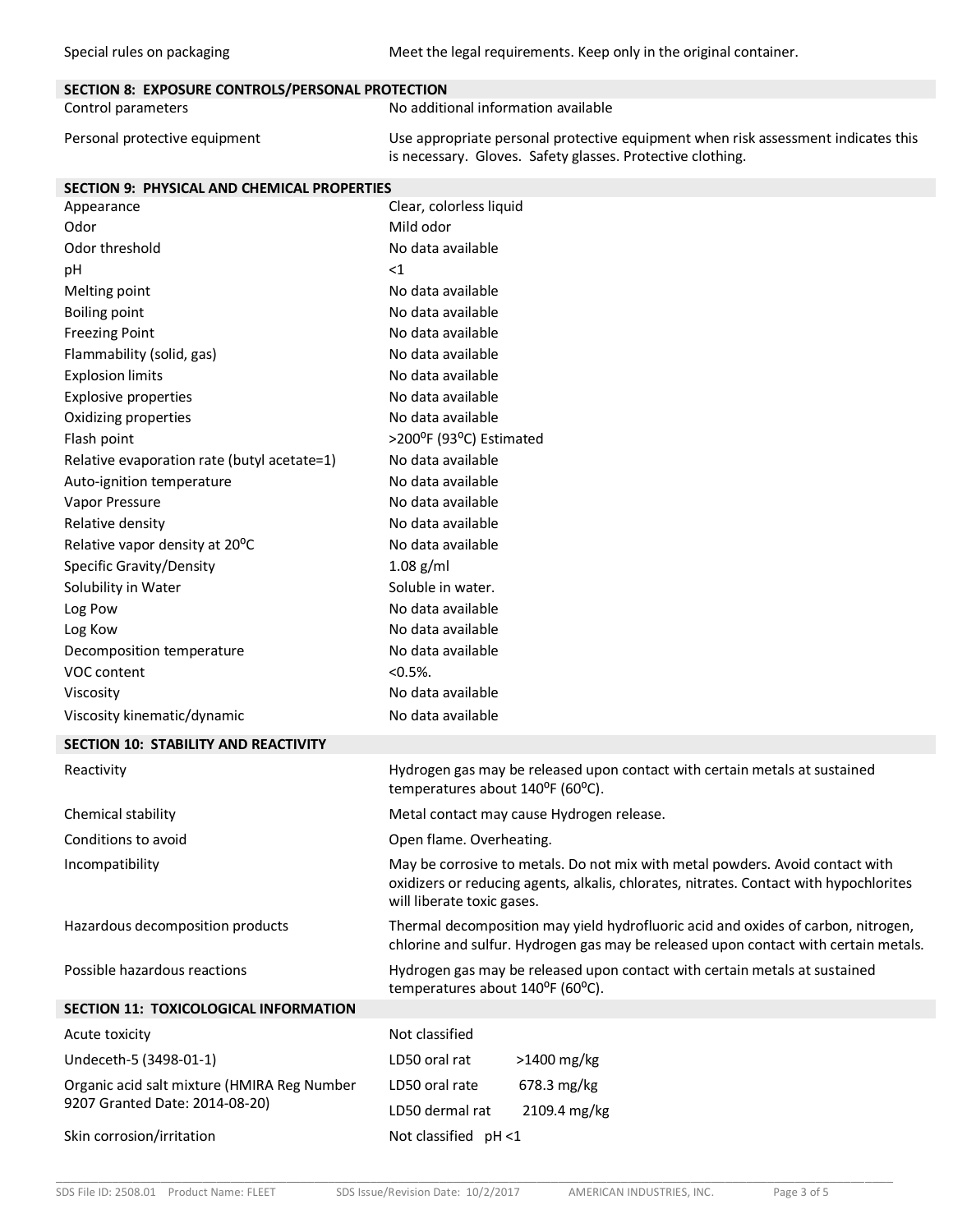| Serious eye damage/irritation                                                                                                                                                                                                                                                                                                  | Causes serious eye irritation pH <1                                     |                |                                                                                                                                                                                                                                                                   |
|--------------------------------------------------------------------------------------------------------------------------------------------------------------------------------------------------------------------------------------------------------------------------------------------------------------------------------|-------------------------------------------------------------------------|----------------|-------------------------------------------------------------------------------------------------------------------------------------------------------------------------------------------------------------------------------------------------------------------|
| Respiratory or skin sensitization                                                                                                                                                                                                                                                                                              | Not classified                                                          |                |                                                                                                                                                                                                                                                                   |
| Germ cell mutagenicity                                                                                                                                                                                                                                                                                                         | Not classified                                                          |                |                                                                                                                                                                                                                                                                   |
| Carcinogenicity                                                                                                                                                                                                                                                                                                                | Not classified                                                          |                |                                                                                                                                                                                                                                                                   |
| Reproductive toxicity                                                                                                                                                                                                                                                                                                          | May damage fertility or the unborn child.                               |                |                                                                                                                                                                                                                                                                   |
| Specific target organ toxicity (single exposure)                                                                                                                                                                                                                                                                               | Not classified                                                          |                |                                                                                                                                                                                                                                                                   |
| Specific target organ toxicity (repeated<br>exposure)                                                                                                                                                                                                                                                                          | Not classified                                                          |                |                                                                                                                                                                                                                                                                   |
| Aspiration hazard                                                                                                                                                                                                                                                                                                              | Not classified                                                          |                |                                                                                                                                                                                                                                                                   |
| Symptoms/injuries after inhalation                                                                                                                                                                                                                                                                                             | None under normal use.                                                  |                |                                                                                                                                                                                                                                                                   |
| Symptoms/injuries after skin contact                                                                                                                                                                                                                                                                                           | Contact during a long period may cause light irritation.                |                |                                                                                                                                                                                                                                                                   |
| Symptoms/injuries after eye contact                                                                                                                                                                                                                                                                                            | Causes serious eye irritation.                                          |                |                                                                                                                                                                                                                                                                   |
| Symptoms/injuries after ingestion                                                                                                                                                                                                                                                                                              | Gastrointestinal complaints.                                            |                |                                                                                                                                                                                                                                                                   |
| Likely routes of exposure                                                                                                                                                                                                                                                                                                      | Skin and eyes contact.                                                  |                |                                                                                                                                                                                                                                                                   |
| <b>SECTION 12: ECOLOGICAL INFORMATION</b>                                                                                                                                                                                                                                                                                      |                                                                         |                |                                                                                                                                                                                                                                                                   |
| Toxicity                                                                                                                                                                                                                                                                                                                       | Undeceth-5 (34398-01-1)                                                 | LC50 fish 1    | $<$ 10 mg/l                                                                                                                                                                                                                                                       |
| Toxicity                                                                                                                                                                                                                                                                                                                       | Undeceth-5 (34398-01-1)                                                 | EC50 Daphnia 1 | $<$ 10 mg/l                                                                                                                                                                                                                                                       |
| Toxicity                                                                                                                                                                                                                                                                                                                       | Undeceth-5 (34398-01-1)                                                 | ErC50 (algae)  | $<$ 10 mg/l                                                                                                                                                                                                                                                       |
| Persistence and degradability                                                                                                                                                                                                                                                                                                  | No additional information available.                                    |                |                                                                                                                                                                                                                                                                   |
| Bioaccumulation                                                                                                                                                                                                                                                                                                                | No additional information available.                                    |                |                                                                                                                                                                                                                                                                   |
| <b>SECTION 13: DISPOSAL CONSIDERATIONS</b>                                                                                                                                                                                                                                                                                     |                                                                         |                |                                                                                                                                                                                                                                                                   |
|                                                                                                                                                                                                                                                                                                                                | Dispose in a safe manner in accordance with local/national regulations. |                |                                                                                                                                                                                                                                                                   |
| Waste disposal recommendations                                                                                                                                                                                                                                                                                                 |                                                                         |                |                                                                                                                                                                                                                                                                   |
| <b>SECTION 14: TRANSPORT INFORMATION</b>                                                                                                                                                                                                                                                                                       |                                                                         |                |                                                                                                                                                                                                                                                                   |
| DOT:                                                                                                                                                                                                                                                                                                                           |                                                                         |                |                                                                                                                                                                                                                                                                   |
| UN number                                                                                                                                                                                                                                                                                                                      | Cleaning Compound, N.O.S.                                               |                |                                                                                                                                                                                                                                                                   |
| UN proper shipping name                                                                                                                                                                                                                                                                                                        | None                                                                    |                |                                                                                                                                                                                                                                                                   |
| Transport hazard class(es)<br>Packing group                                                                                                                                                                                                                                                                                    | N/A<br>None                                                             |                |                                                                                                                                                                                                                                                                   |
| When transported by ground, this product may be eligible to be shipped as a Limited Quantity or Consumer Commodity ORM-D utilizing<br>the exception found at 49 CFR 173.154. If any alteration of packaging, product, or mode of transportation is further intended, different<br>shipping names and labeling may be required. |                                                                         |                |                                                                                                                                                                                                                                                                   |
| <b>ADR</b>                                                                                                                                                                                                                                                                                                                     | No additional information available.                                    |                |                                                                                                                                                                                                                                                                   |
| Transport by sea                                                                                                                                                                                                                                                                                                               | No additional information available.                                    |                |                                                                                                                                                                                                                                                                   |
| Air transport                                                                                                                                                                                                                                                                                                                  | No additional information available.                                    |                |                                                                                                                                                                                                                                                                   |
| <b>SECTION 15: REGULATORY INFORMATION</b>                                                                                                                                                                                                                                                                                      |                                                                         |                |                                                                                                                                                                                                                                                                   |
| <b>TSCA Status</b>                                                                                                                                                                                                                                                                                                             | All chemicals are listed or excluded.                                   |                |                                                                                                                                                                                                                                                                   |
| SARA 313 reportable ingredients                                                                                                                                                                                                                                                                                                | and Reauthorization Act of 1986 and 40 CFR Part 372                     |                | This product or mixture does not contain a toxic chemical or chemicals in excess of<br>the applicable de minimis concentration as specified in 40 CFR §372.38(a) subject to<br>the reporting requirements of section 313 of Title III of the Superfund Amendments |
| California Proposition 65                                                                                                                                                                                                                                                                                                      | None                                                                    |                |                                                                                                                                                                                                                                                                   |